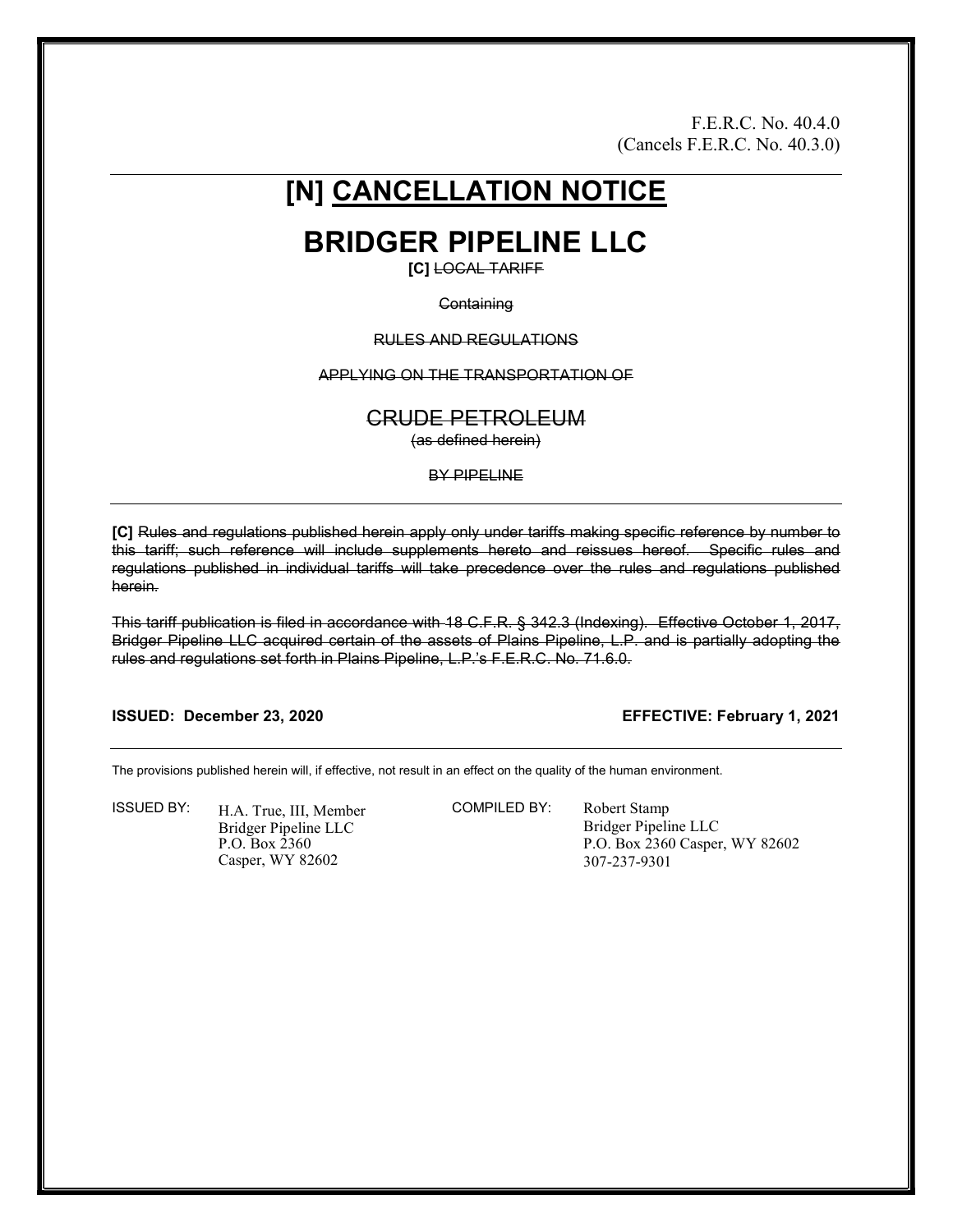Bridger Pipeline LLC **F.E.R.C. No. 40.4.0** 

## [C] TABLE OF CONTENTS

| Item      |                                                                                      |
|-----------|--------------------------------------------------------------------------------------|
| No.       | <u>SUBJECT</u>                                                                       |
|           |                                                                                      |
| 20        | <u> Definitions</u>                                                                  |
| 25        | Nomination, Minimum Quantity                                                         |
| 30        | Line Fill and Tank Bottom Inventory Requirements                                     |
| 35        | Title.                                                                               |
| 40        | <b>Specifications as to Quality Received</b>                                         |
| 45.       | Common Stream Crude Petroleum - Connecting Carriers                                  |
| 50        | <b>Shipments, Maintenance of Identity</b>                                            |
| 55-       | Additives                                                                            |
| 60—       | <b>Duty of Carrier</b>                                                               |
| 65        | <b>Origin Facilities Required Automatic Custody Transfer</b>                         |
| 70        | <b>Receipt and Destination Facilities Required</b>                                   |
| $75-$     | Notice of Arrival, Delivery at Destination, Demurrage                                |
| 80        | Gauging, Testing and Deductions                                                      |
| $85-$     | <b>Apportionment when Nominations are in Excess of Facilities</b>                    |
| $90 -$    | <b>Required Shipper Information</b>                                                  |
| $95-$     | <b>Application of Rates and Charges</b>                                              |
| $100 -$   | <b>Application of Rates From and To Intermediate Points</b>                          |
| $105$ $-$ | Charge for Compensation Fund Fees Incurred by Carrier                                |
|           | <b>Truck, Tanker and Barge Loading and Unloading Truck, Tanker and Barge Loading</b> |
| $115 -$   | <b>Payment of Transportation and Other Charges</b>                                   |
| $120 -$   | <b>Diversion</b>                                                                     |
| $125 -$   | <b>Liability of Parties</b>                                                          |
| $430 -$   | <b>Claims, Suits, and Time for Filing</b>                                            |
| $135 -$   | <b>Pipeage or Other Contracts</b>                                                    |
| 140       | <b>Storage in Transit</b>                                                            |
| 145       | <b>Intrasystem Transfers</b>                                                         |
| $150 -$   | <b>Commodity</b>                                                                     |
|           |                                                                                      |

155 Connection Policy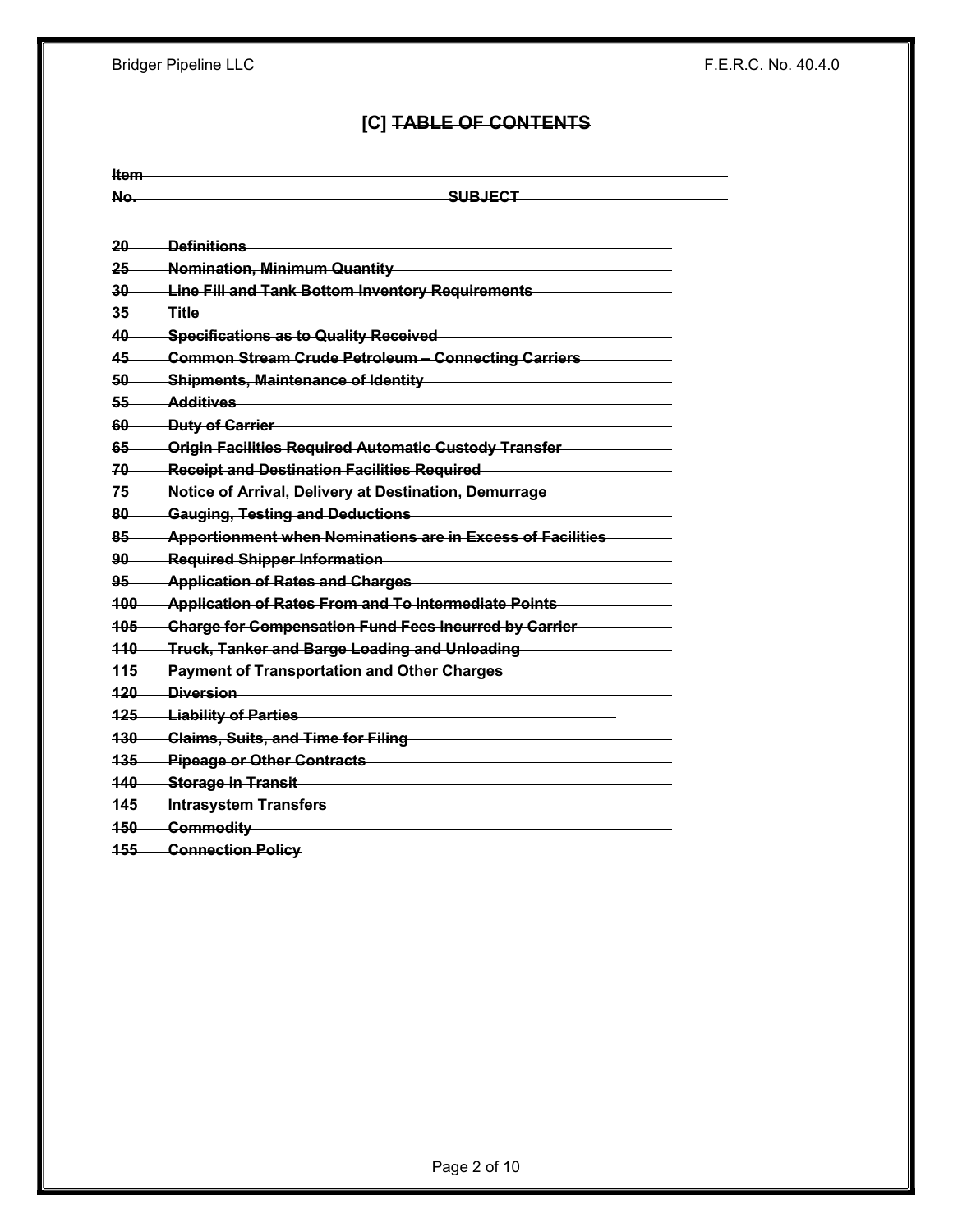#### [C] 20. DEFINITIONS

"Affiliate" as herein used means any entity that is under direct or indirect common control, or directly or indirectly (i) controls a Shipper; (ii) is controlled by another Shipper; (iii) is controlled by the same entity that controls a Shipper; or (iv) is controlled by and through one or more intermediaries that controls another Shipper. For the purposes of this definition the term "controls" and "controlled by" shall mean the use of shared mailing or business addresses; the use of shared business telephone numbers; the use of common bank account(s) with regards to the payment of transportation charges; substantially the same management or general partner; one Shipper directing or conducting business on behalf of another Shipper as it relates to tendering and accepting quantities of Crude Petroleum; the power to direct or cause the direction of the management or any other means, either directly or indirectly, that results in control in fact, but notwithstanding the foregoing includes with respect to the control of or by a corporation the ownership of shares or equity interests carrying not less than 10% of the voting rights regardless of whether such ownership occurs directly or indirectly.

"API" as herein used means American Petroleum Institute.

"Barrel" as herein used means forty-two (42) United States gallons at sixty degrees (60°) Fahrenheit and zero (0) gauge pressure if the vapor pressure of the Crude Petroleum is at or below atmospheric pressure, or at equilibrium pressure if the vapor pressure of the Crude Petroleum is above atmospheric pressure.

"Carrier" as herein used means Bridger Pipeline LLC.

"Common Stream" as herein used means Crude Petroleum moved through the pipeline and pipeline facilities which is commingled or intermixed with other Crude Petroleum.

"Consignor" as herein used means the party from whom a Shipper has ordered the receipt of Crude Petroleum.

"Consignee" as herein used means the party, including a connecting pipeline system, to whom a Shipper has ordered the delivery of Crude Petroleum.

"Crude Petroleum" as herein used means the direct liquid products of oil wells, or a mixture of the direct liquid products of oil wells with the indirect liquid products of oil and gas wells including gasoline and liquefied petroleum gases.

"Nomination" as herein used means an offer by a Shipper to the Carrier of a stated quantity of Crude Petroleum for transportation from a specified origin or origins to a specified destination over a period of one operating month in accordance with these rules and regulations.

 "Shipper" as herein used means a party who contracts with Carrier for transportation of Crude Petroleum, as defined herein and under the terms of these rules and regulations.

"System" as used herein means the pipeline(s) that Carrier owns an interest in and to which the rules and regulations stated herein apply.

"Transferor" as used herein means the entity transferring volumes pursuant to an intrasystem transfer of title to Crude Petroleum as described in Item No. 145 to these rules and regulations, INTRASYSTEM TRANSFERS.

"Transferee" as used herein means the entity accepting volumes pursuant to an intrasystem transfer of title to Crude Petroleum as described in Item No. 145 to these rules and regulations, INTRASYSTEM TRANSFERS.

#### 25. NOMINATION, MINIMUM QUANTITY

(a) Unless otherwise stated on a tariff making reference to these rules and regulations, Nominations for the transportation of Crude Petroleum for which Carrier has facilities will be accepted into Carrier's System under these rules and regulations in quantities of not less than ten thousand (10,000) Barrels aggregate from one or more Shippers as operations permit and provided such Crude Petroleum is of similar quality and characteristics as is being transported from receipt point to destination point; except that Carrier reserves the right to accept any quantity of Crude Petroleum from lease tanks or other facilities to which Carrier's facilities are connected if such quantity can be consolidated with other Crude Petroleum such that Carrier can make a single delivery of not less than ten thousand (10,000) Barrels, and Carrier will not be obligated to make any single delivery of less than ten thousand (10,000) Barrels, unless Carrier's operations dictate otherwise. The term "single delivery" as used herein means a delivery of Crude Petroleum in one continuous operation to one or more Consignees into a single facility, furnished by such Consignee or Consignees, to which Carrier is connected.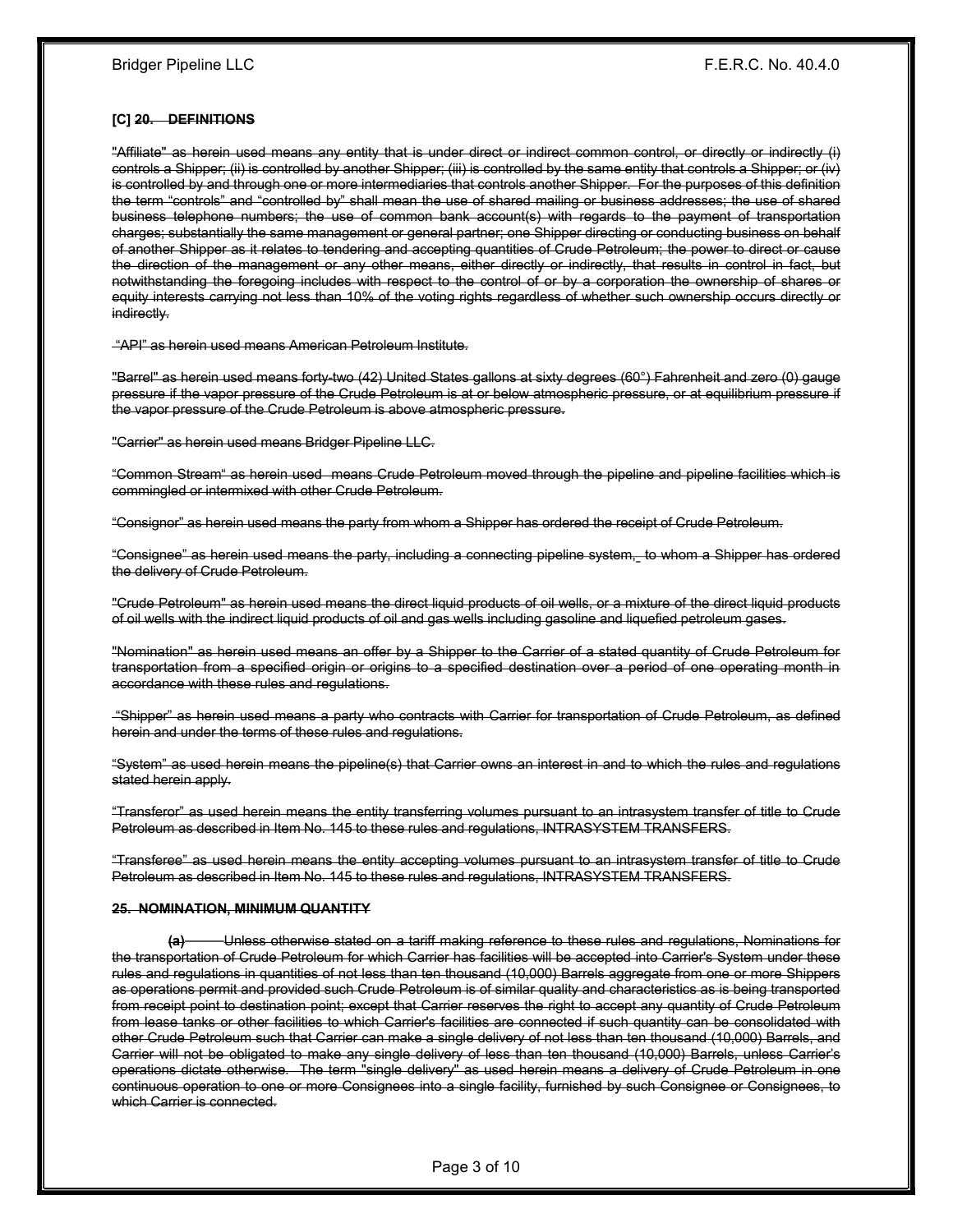(b) Crude Petroleum will be transported only under a Nomination accepted by the Carrier from origins (or facilities connected to Carrier's gathering System when gathering service is to be performed by the Carrier) to destinations when a tariff covering the movement is lawfully in effect and on file with the FERC as to interstate traffic and with the appropriate state commission covering intrastate traffic.

(c) Any Shipper desiring to tender Crude Petroleum for transportation shall make a Nomination to the Carrier before 12:00 noon Central Standard Time/Central Daylight Saving Time, whichever is applicable, on the twentyfifth  $(25<sup>th</sup>)$  of the month preceding the movement. When the twenty-fifth  $(25<sup>th</sup>)$  of the month falls on a weekend, Nominations will be required prior to 12:00 noon Central Standard Time/Central Daylight Saving Time, whichever is applicable, on the preceding workday. When the twenty-fifth (25<sup>th</sup>) of the month falls on a holiday, Nominations will be required prior to 12:00 NOON Central Standard Time/Central Daylight Saving Time, whichever is applicable, three (3) workdays prior to the holiday. The Nomination may be e-mailed or faxed. Unless such notification is made, the Carrier will be under no obligation to accept Crude Petroleum for transportation.

(d) When Nominations submitted by Shippers to Carrier on or before the twenty-fifth (25th) day of the month preceding the operating month do not exceed the capacity of the System or any line segment thereof, additional Nominations may be accepted by the Carrier to fill capacity. These additional Nominations will be accepted only if they do not impair the movement of Crude Petroleum nominated before the twenty-fifth (25th) day of the preceding month.

#### 30. LINE FILL AND TANK BOTTOM INVENTORY REQUIREMENTS

 Prior to delivering Barrels out of Carrier's System, each Shipper will be required to supply a pro rata share of Crude Petroleum necessary for pipeline and tankage fill to ensure efficient operation of Carrier's System. Crude Petroleum provided by Shippers for this purpose may be withdrawn only after: (1) shipments have ceased and the Shipper has notified Carrier in writing of its intention to discontinue shipments in Carrier's System, and (2) Shipper balances have been reconciled between Shipper and Carrier. Carrier may require advance payment of transportation charges on the volumes to be cleared from Carrier's System, and any unpaid accounts receivable, before final delivery will be made. Carrier shall have a reasonable period of time from the receipt of said notice, not to exceed six months, to complete administrative and operational requirements incidental to Shipper withdrawal.

#### 35. TITLE

 The Carrier shall have the right to reject any Crude Petroleum, when nominated for transportation, which may be involved in litigation, or the title of which may be in dispute, or which may be encumbered by a lien or charge of any kind, and it may require of the Shipper satisfactory evidence of its perfected and unencumbered title or satisfactory indemnity bond to protect Carrier. By nominating Crude Petroleum, the Shipper warrants and guarantees that the Shipper has good title thereto and agrees to hold Carrier harmless for any and all loss, cost, liability, damage and/or expense resulting from failure of title thereto; provided, that acceptance for transportation shall not be deemed a representation by the Carrier as to title.

#### 40. SPECIFICATIONS AS TO QUALITY RECEIVED

(a) No Crude Petroleum will be accepted for transportation except merchantable Crude Petroleum which is properly settled and contains not more than one percent (1%) of basic sediment, water, and other impurities, and has a temperature not in excess of one hundred and twenty degrees (120°) Fahrenheit and its gravity, viscosity, pour point, and other characteristics are such that it will be readily susceptible to transportation through the Carrier's existing facilities, and will not materially affect the quality of other shipments or cause disadvantage to other Shippers and/or the Carrier. Notwithstanding the preceding sentence, Carrier may at its discretion accept Crude Petroleum from Shipper that does not meet the foregoing specifications due to unusual circumstances, emergencies, or events of force majeure (such as sea storms or shut-in platforms). In such case, however, Shipper must notify Carrier fully in writing of the characteristics of such Crude Petroleum and Shipper shall then secure from the producer or connecting carrier or shall provide itself, in writing, to Carrier an assumption of all liability and agree to hold Carrier harmless from and against any loss, cost or disadvantage to other Shippers, and other pipelines, or to Carrier arising from such transportation. In addition, Carrier reserves the right to reject (any and all of, but not limited to) the following shipments: (1) Crude Petroleum having a Reid Vapor Pressure in excess of nine (9) pounds per square inch absolute and/or an API gravity in excess of 78.9°; and (2) Crude Petroleum where the Shipper or Consignee has failed to comply with applicable laws, rules, and regulations made by government authorities regulating shipment of Crude Petroleum. If Crude Petroleum is accepted from tankage, settled bottoms in such tanks must not be above a point four inches (4") below the bottom of the pipeline connection with the tank from which it enters Carrier's facilities.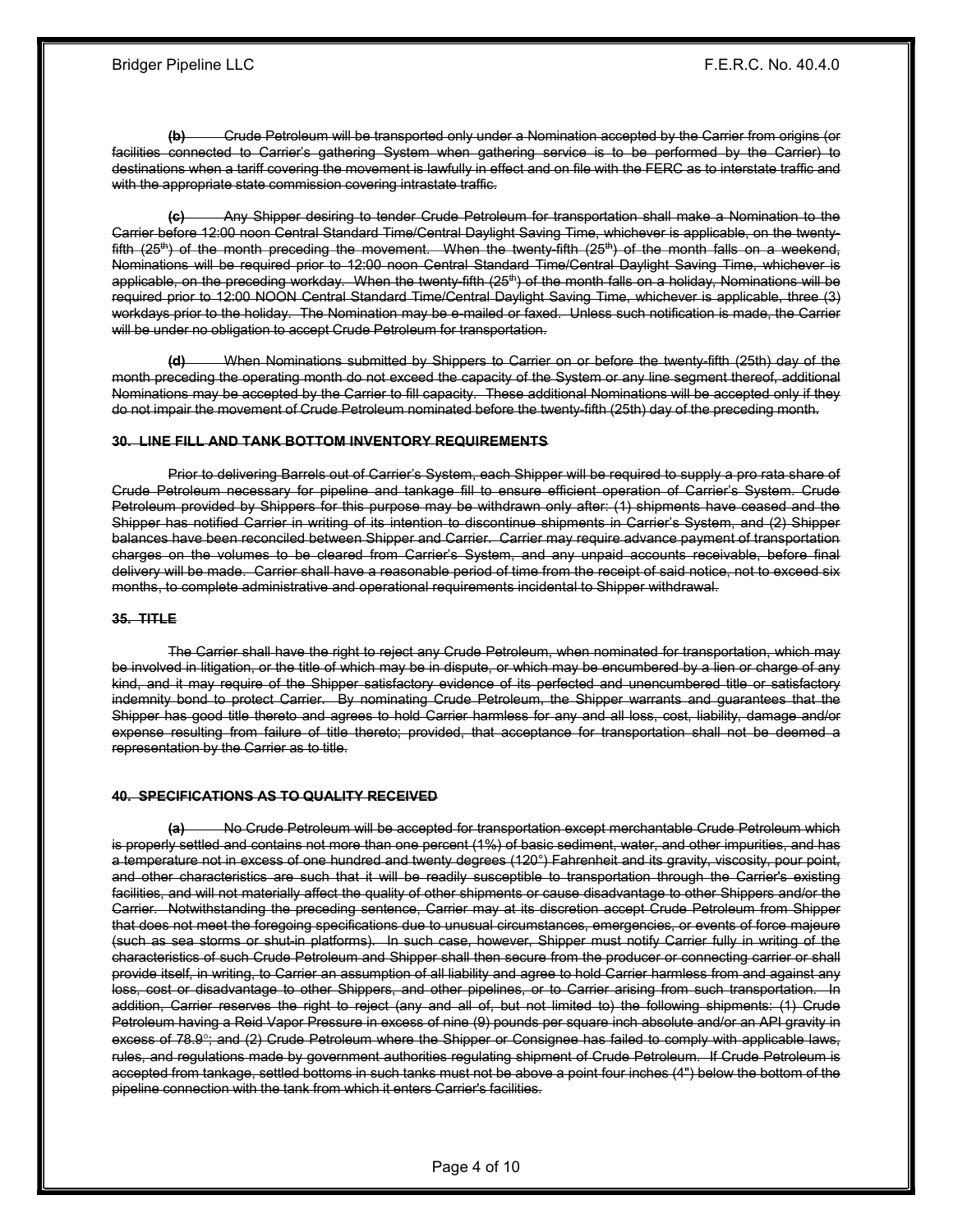(b) Quality specifications of a connecting carrier may be imposed upon Carrier when such limits are less than that of Carrier, in which case the limitations of the connecting carrier will be applied.

(c) Carrier may, from time to time, undertake to transport other or additional grades of Crude Petroleum and if, in the opinion of Carrier, sufficient quantities are not nominated or facilities are not available to justify continued transportation of other or additional grades, Carrier may, after giving reasonable notice to Shippers who may be affected, cease transporting particular grades of Crude Petroleum.

(d) If, upon investigation, Carrier determines that a Shipper has delivered to Carrier's facilities Crude Petroleum that has been contaminated by the existence of and/or excess amounts of impure substances, including but not limited to, chlorinated and/or oxygenated hydrocarbons, arsenic, lead and/or other metals, such Shipper will be excluded from further entry into applicable segments of the System until such time as quality specifications are met to the satisfaction of Carrier. Further, Carrier reserves the right to dispose of any contaminated Crude Petroleum blocking its System. Disposal thereof, if necessary, may be made in any reasonable commercial manner, and any liability associated with the contamination or disposal of any Crude Petroleum shall be borne by the Shipper introducing the contaminated Crude Petroleum into Carrier's System.

(e) Carrier will from time to time determine which grades of Crude Petroleum it will regularly transport as a Common Stream between particular receipt points and destination points on its pipeline Systems. Carrier will inform all subscribers to tariffs for the System affected by such determination and this will constitute the sole holding out of the Carrier in regard to the grades of Crude Petroleum transported. Crude Petroleum quality and general characteristics include, but are not limited to, whole crude properties such as A.P.I. gravity, sulfur, S. & W., Reid Vapor Pressure, pour point, viscosity, hydrogen sulfide, metals, nitrogen, chlorinated and/or oxygenated hydrocarbons, salt content, and product yields.

(f) Unless stated otherwise in written notice provided by Carrier to all subscribers to tariffs for the System affected, Carrier will not segregate Crude Petroleum of a kind and/or quality not currently transported through Carrier's facilities.

#### 45. COMMON STREAM CRUDE PETROLEUM - CONNECTING CARRIERS

 When both receipts from and deliveries to a connecting pipeline of substantially the same grade of Crude Petroleum are scheduled at the same interconnection, Carrier reserves the right, with the cooperation of the operator of the connecting pipeline, to offset like volumes of such Common Stream Crude Petroleum in order to avoid the unnecessary use of energy which would be required to physically pump the offsetting volumes. When this right is exercised, Carrier will make the further deliveries for the Shipper involved from Carrier's Common Stream Crude Petroleum.

#### 50. SHIPMENTS, MAINTENANCE OF IDENTITY

(a) Carrier shall not be liable to Shipper for changes in gravity or quality of Shipper's Crude Petroleum which may occur from commingling or intermixing Shipper's Crude Petroleum with other Crude Petroleum in the same Common Stream while in transit. Carrier is not obligated to deliver to Shipper the identical Crude Petroleum nominated by Shipper; Carrier will deliver the grade of Crude Petroleum it is regularly transporting as a Common Stream.

Carrier shall have no responsibility in, or for, any revaluation or settlements which may be deemed appropriate by Shippers and/or Consignees because of mixing or commingling of Crude Petroleum shipments between the receipt and delivery of such shipments by Carrier within the same Common Stream.

#### 55. ADDITIVES

 Carrier reserves the right to require, approve or reject the injection of corrosion inhibitors, viscosity or pour point depressants, drag reducing agent, or other such additives in Crude Petroleum to be transported.

#### 60. DUTY OF CARRIER

 Carrier shall not be required to transport Crude Petroleum except with reasonable diligence, considering the quality of the Crude Petroleum, the distance of transportation and other material elements. Carrier cannot commit to delivering Crude Petroleum to a particular destination, at a particular time.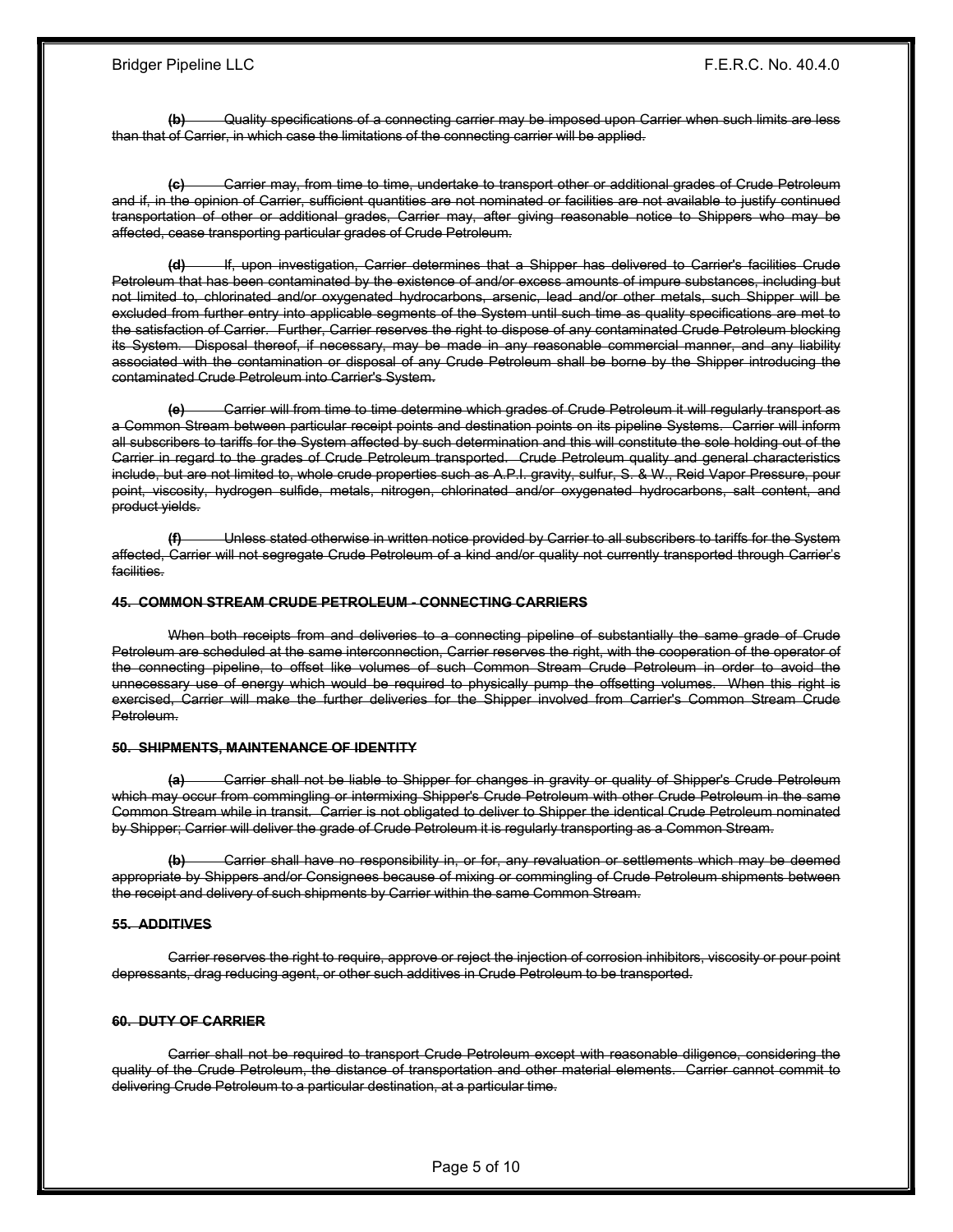#### 65. ORIGIN FACILITIES REQUIRED FOR AUTOMATIC CUSTODY TRANSFER

 Where Consignor (or Shipper) elects to deliver Crude Petroleum to the Carrier at point of origin through automatic custody transfer facilities (in lieu of tankage), the Consignor (or Shipper) shall furnish the required automatic measuring and sampling facilities and the design, construction, and calibration of such facilities must be approved by the Carrier and any appropriate regulatory body. In the event automatic custody transfer is made by meters, the Consignor (or Shipper) shall also furnish whatever pumping service is necessary to insure that the Crude Petroleum being delivered to the meter is at a pressure in excess of the bubble point of the liquid.

#### 70. RECEIPT AND DESTINATION FACILITIES REQUIRED

 The Carrier will accept Crude Petroleum for transportation only when the Shipper or Consignee has provided the necessary facilities for delivering Crude Petroleum into the System at the point of origin and has made the neces arrangements for shipment beyond or has provided the necessary facilities for receiving said Crude Petroleum as it arrives at the destination.

#### 75. NOTICE OF ARRIVAL, DELIVERY AT DESTINATION, DEMURRAGE

(a) The obligation of the Carrier is to deliver the quantity of Crude Petroleum to be transported, less deductions, at the specified destination. Such delivery may be made upon twenty-four (24) hours notice to the Shipper or Consignee who shall accept and receive said Crude Petroleum from the Carrier with all possible dispatch into tanks or receptacles arranged for or provided by the Shipper or Consignee.

(b) Commencing after the first seven o'clock a.m., after expiration of said 24-hour notice, Carrier shall assess a demurrage charge on any part of said Crude Petroleum shipment offered for delivery and not taken by Shipper or Consignee; the demurrage charge will be 1.26 cents per Barrel per day for each day of 24 hours or fractional part thereof. After expiration of said 24-hour notice, Carrier's liability for loss, damage or delay with respect to Crude Petroleum offered for delivery but not taken by Shipper or Consignee shall be that of a warehouseman only.

(c) If the Shipper, or Consignee, is unable or refuses to receive said Crude Petroleum as it arrives at the specified destination, the Carrier reserves the right to make whatever arrangements for disposition of the Crude Petroleum it deems appropriate in order to clear its pipeline. Any additional expenses incurred by the Carrier in making such arrangements shall be borne by the Shipper or Consignee.

#### 80. GAUGING, TESTING AND DEDUCTIONS

(a) Crude Petroleum shipped hereunder shall be measured and tested by representatives of the Carrier or by automatic equipment approved by the Carrier. Quantities shall be determined by dynamic or static measurement methods in accordance with appropriate American Petroleum Institute (API) standards, latest revision, and adjusted to base (reference or standard) conditions.

(b) When, in Carrier's opinion, a lease operator or connecting carrier's tanks are unsafe or unsuitable for use in custody transfer because of improper connections, high bottom accumulations of any extraneous matter, incrustations on the inside of the tank walls, or any other conditions unacceptable to Carrier, Carrier may reject the use of such tank until the unacceptable conditions have been corrected. Alternatively, in the case of incrustation inside any tank, Carrier may determine and apply a correction factor to ascertain the correct tank capacity.

(c) Corrections will be made for temperature from observed degrees Fahrenheit to 60 degrees Fahrenheit and for pressure to 14.696 psia. Carrier will deduct the full amount of sediment, water and other impurities as the centrifugal or other test may show.

(d) Unless otherwise indicated on a tariff, a deduction of two-tenths of one percent (0.2%) will be made to cover evaporation, interface losses, and other normal losses during transportation.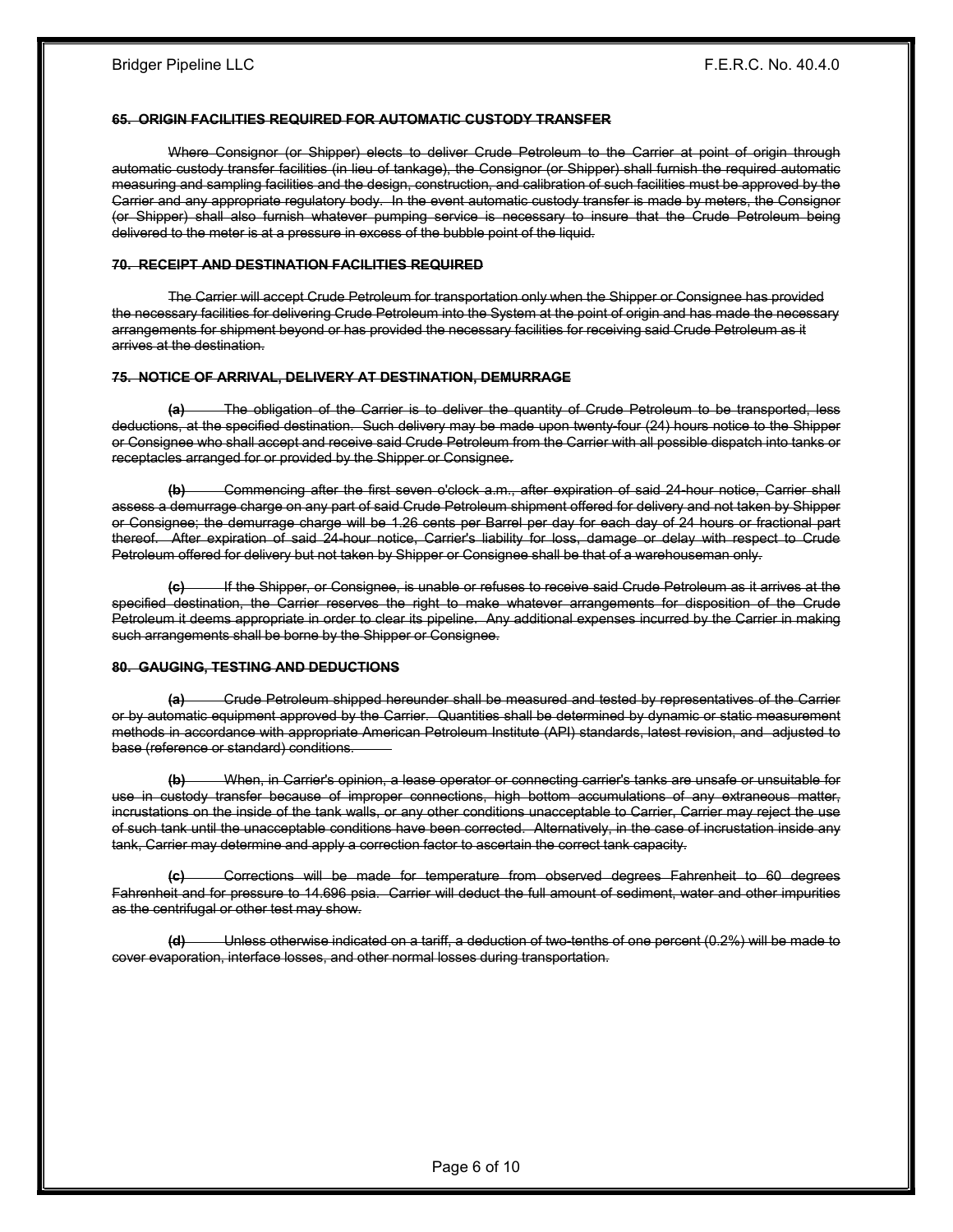(e) All receipts of Crude Petroleum having an API gravity of 45 degrees or above shall also be subject to a deduction to cover shrinkage and evaporation. Such deduction shall be determined in accordance with the following table:

|                                    | <b>Deduction</b>   |
|------------------------------------|--------------------|
|                                    | For Incremental    |
|                                    | Evaporation        |
| <b>API Gravity, Degrees</b>        | & Shrinkage        |
| 45.0 through 54.9                  | <del>0.5%</del>    |
| 55.0 through 64.9                  | <b>1.0%</b>        |
| 65.0 through 74.9                  | 1.5%               |
| $\sim$<br><del>, o anu upovo</del> | $\Omega$ %<br>7. ت |
|                                    |                    |

After consideration of all of the factors set forth in this Item No. 80, a net balance will be determined as the quantity deliverable by Carrier, and transportation charges will be assessed on this net balance.

#### 85. APPORTIONMENT WHEN NOMINATIONS ARE IN EXCESS OF FACILITIES

(a) When there shall be nominated to Carrier, for transportation, more Crude Petroleum than can be immediately transported on a line segment, the transportation furnished by Carrier shall be apportioned among Shippers on an equitable basis. Line segments will be prorated separately if necessary.

(b) Space in each segment will be allocated among "Regular Shippers" and any "New Shippers" as follows:

- The capacity of the line segment being prorated shall be divided by the total of all volumes nominated by Regular Shippers and New Shippers. The resultant fraction will be the "proration factor".
- 2. New Shippers shall be allocated up to a total of five percent of the available line segment capacity. Each New Shipper shall be allocated space equal to its nominated volumes multiplied by the proration factor, except that in any month for which Carrier is allocating capacity on a System, the capacity allocated to a Regular Shipper shall not be reduced by more than 10 percent of the Regular Shipper's base period shipments.
- The remaining capacity shall be allocated among Regular Shippers in proportion to their base period shipments.

(c) The "base period" is a period of 12 months beginning 13 months prior to the month of allocation and excluding the month preceding the month of allocation, except that a New Shipper must ship on a particular line segment for twelve (12) consecutive calendar months before it will become eligible to be classified as a Regular Shipper on such line segment. A "Regular Shipper" is any Shipper having a record of movements in the line segment being prorated, during the base period. A "New Shipper" is a Shipper who is not a Regular Shipper. In no event will any portion of allocated capacity to a New Shipper be used in such a manner that it will increase the allocated capacity of another Shipper beyond the allocated capacity that Shipper is entitled to under the provisions stated in this Item No. 85. Carrier may require written assurances from responsible officials of Shippers regarding use of allocated capacity stating that this requirement has not been violated. In the event any New Shipper shall, by any device, scheme or arrangement whatsoever, make its allocated capacity available to another Shipper, or in the event any Shipper shall receive and use any allocated capacity from a New Shipper, then, in the month following discovery of such violation, the allocated capacity of a New Shipper will be reduced to the extent of the excess capacity made available and the allocated capacity of a Shipper will be reduced to the extent of excess capacity used.

(d) No Nominations shall be considered beyond the amount that the nominating party has readily accessible for shipment. If a Shipper is unable to tender Crude Petroleum equal to the space allocated to it, Carrier will reduce that Shipper's volumes for the succeeding month by the amount of allocated throughput not utilized during the preceding month if apportionment is necessary.

#### 90. REQUIRED SHIPPER INFORMATION

(a) At any time, upon written request of the Carrier, on a non-discriminatory basis, any prospective or existing Shipper shall provide to the Carrier information that will enable the Carrier to enforce the terms of this tariff. Such information may include, but is not limited to, the names of any Affiliates of the Shipper or prospective Shipper, the legal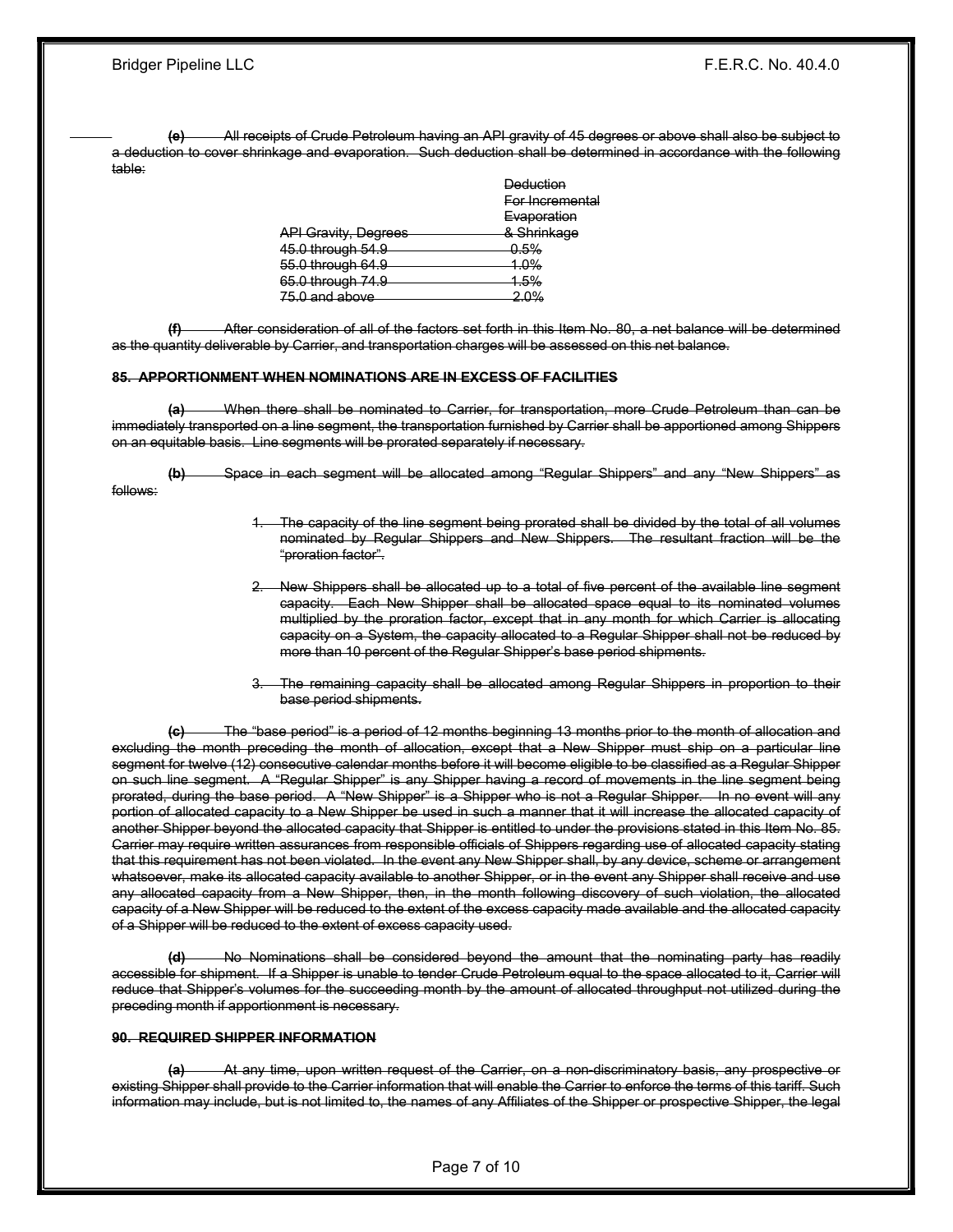business name of the Shipper or prospective Shipper and the registered business address of the Shipper or prospective Shipper.

(b) The Carrier shall not be obliged to accept Crude Petroleum for transportation from an existing or prospective Shipper if the Shipper or prospective Shipper fails to provide to the Carrier any information requested in accordance with Item 90(a) within ten (10) days of the Carrier's written request, or if the Carrier reasonably determines that any of the information provided pursuant to Item 90(a) is false.

#### 95. APPLICATION OF RATES & CHARGES

 Crude Petroleum accepted for transportation shall be subject to the rates and charges in effect on the date of receipt of such Crude Petroleum by the Carrier, irrespective of the date of Nomination. Unless otherwise stated in an individual tariff making reference to these rules and regulations, trunk line transportation and all other lawful charges will be collected on the basis of the net quantities of Crude Petroleum delivered and gathering charges will be collected on the basis of net quantities of Crude Petroleum received. All net quantities will be determined in the manner provided in Item 80 (GAUGING, TESTING AND DEDUCTIONS).

#### 100. APPLICATION OF RATES FROM AND TO INTERMEDIATE POINTS

(a) For Crude Petroleum accepted for transportation from any point on Carrier's lines not named in a particular tariff, which is intermediate to a point from which rates are published in said tariff, through such unnamed point, the rate published from the next more distant point specified in such tariff will apply. For Crude Petroleum accepted for transportation to any point not named in a particular tariff which is intermediate to a point to which rates are published in said tariffs, through such unnamed point, the rate published therein to the next more distant point specified in the tariff will apply.

(b) If an intermediate point is to be used on a continuous basis for more than 30 days, Carrier will file a tariff applicable to the transportation movement within 30 days of the start of the service

#### 105. CHARGE FOR COMPENSATION FUND FEES INCURRED BY CARRIER

 In addition to all other charges accruing on Crude Petroleum accepted for transportation through Carrier's facilities, a per Barrel charge will be assessed and collected in the amount of any tax, fee, or other charge levied against Carrier by any Federal, State or local agency for the purpose of creating a fund for the reimbursement of parties who sustain costs or losses resulting from oil pipeline industry operations. If a per Barrel charge is assessed, the amount of such charge will be stated in a FERC or state tariff.

#### 110. TRUCK, TANKER AND BARGE LOADING AND UNLOADING

(a) Shipments unloaded from tank trucks into Carrier's facilities may be subject to a per-Barrel charge, if specified on individual tariffs making reference to these rules and regulations. Such charge will be in addition to all other charges.

(b) Carrier will receive or deliver Crude Petroleum across its dock facilities from both tankers or barges where dock facilities are equipped to handle tankers or barges. Shippers shall indemnify and hold Carrier harmless against any and all claims (whether made by the vessel owner or any other party) for demurrage or any other charges arising out of any delay of such vessel not caused by Carrier's negligence.

#### 115. PAYMENT OF TRANSPORTATION AND OTHER CHARGES

 Shipper shall be responsible for payment of transportation and all other charges applicable to the shipment, and may be required to prepay such charges or furnish guaranty of payment satisfactory to Carrier. Payments not received by Carrier in accordance with invoice terms shall be subject to a late charge equivalent to 125% of the prime rate as quoted by a major New York bank, or the maximum rate allowed by law, whichever is less. Carrier shall have a lien on all Crude Petroleum accepted for transportation to cover payment of all charges, including demurrage and late charges and may refuse to make delivery of the Crude Petroleum until all charges have been paid. If said charges, or any part thereof, shall remain unpaid for thirty days after notice of readiness to deliver, the Carrier may sell the Crude Petroleum at public auction. Carrier shall have a lien on Crude Petroleum when there shall be failure to take the Crude Petroleum at the point of destination as provided in Item No. 75 (NOTICE OF ARRIVAL, DELIVERY AT DESTINATION, DEMURRAGE). Carrier shall have the right to sell said Crude Petroleum at public auction, for cash. The auction will be held between the hours of ten o'clock a.m. and four o'clock p.m. on any day not a weekend or legal holiday, and not less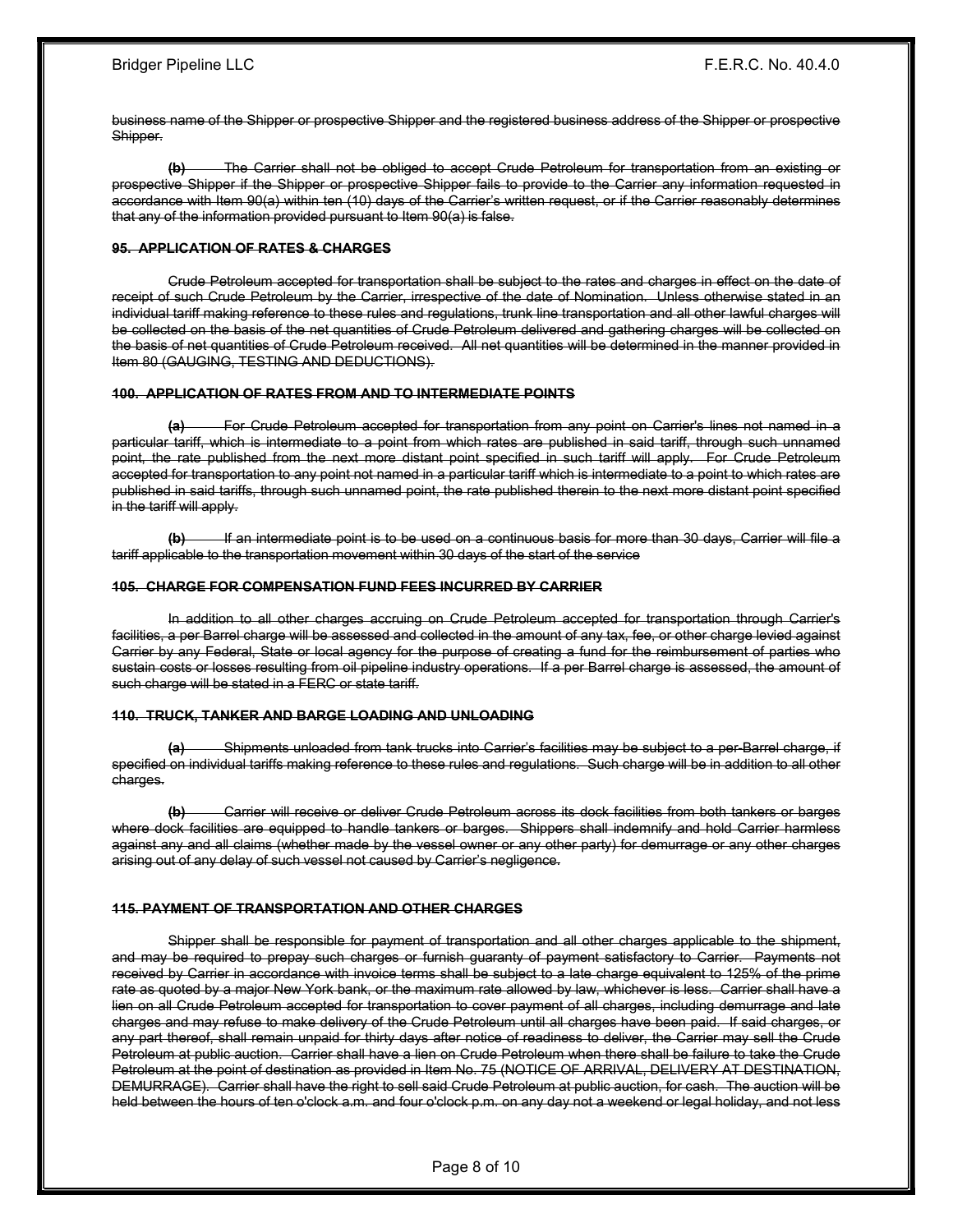than twenty-four hours after the Shipper has been officially notified of the time and place of such sale and the quantity, general description, and location of the Crude Petroleum to be sold. Carrier may be a bidder and purchaser at such sale. Out of the proceeds of said sale, Carrier shall pay itself for all transportation, demurrage, and other lawful charges, expenses of notice, advertisement, sale and other necessary expenses, and expenses of caring for and maintaining the Crude Petroleum, and the balance shall be held for whomsoever may be lawfully entitled thereto after the auction. If the proceeds of said sale do not cover all expenses incurred by Carrier, the Shipper and/or Consignee are liable to Carrier for any deficiency.

#### 120. DIVERSION

 Subject to Item 25 (NOMINATION, MINIMUM QUANTITY), change in destination or routing will be permitted without additional charge, on written request from the Shipper, provided an applicable tariff is in effect for any requested destination or routing, and provided that no back-haul is required.

#### 125. LIABILITY OF PARTIES

As a condition to Carrier's acceptance of Crude Petroleum under this tariff, each Shipper agrees to defend, indemnify and hold harmless Carrier against claims or actions for injury and/or death of any and all persons whomever and for damage to property of or any other loss sustained by Carrier. Shipper, Consignee and/or any third party resulting from or arising out of 1) any breach of or failure to adhere to any provision of this tariff by Shipper, Consignee, their agents, employees or representatives and 2) the negligent act(s), or failure(s) to act of Shipper, Consignee, their agents, employees or representatives in connection with Delivery or Receipt of Crude Petroleum.

The Shipper and Consignee shall be jointly and severally liable for the payment of gathering and transportation charges, fees, and other lawful charges accruing to or due Carrier by Shipper or Consignee, including but not limited to, penalties, interest and late payment charges on Crude Petroleum delivered by Carrier to Consignee. All accrued charges are due on delivery of Crude Petroleum by Carrier to Consignee. Carrier may, at its option, require Shipper or Consignee to pay all such charges and fees in advance or to provide an irrevocable letter of credit satisfactory to Carrier.

(a) The Carrier while in possession of any of the Crude Petroleum herein described shall not be liable for any loss thereof, damage thereto, or delay, caused by: fire, storm, flood, epidemics, Act of God, terrorism, vandalism, criminal acts, landslides, land collapses, riots, civil disorder, strikes, insurrection, rebellion, war, act of the public enemy, quarantine, the authority of law, requisition or necessity of the Government of the United States in time of war, default of Shipper or Owner, earthquakes, sinkholes, or from any other cause not due to the negligence of Carrier and in no event shall Carrier be liable to Shipper for consequential, incidental or exemplary damages to Shipper. In case of loss of Crude Petroleum in a segregated shipment, then the Shipper and Consignee thereof shall bear the entire loss, damage, or delay that occurs. In case of loss of Crude Petroleum that is not in a segregated shipment, then each Shipper of the grade of Crude Petroleum so lost via the System in which the loss occurs shall share such loss in the proportion that the amount of such grade of Crude Petroleum then in the custody of Carrier for the account of such Shipper in such System bears to the total amount of such grade of Crude Petroleum then in the custody of Carrier in such System.

Carrier will be obligated to deliver only that portion of a Crude Petroleum shipment remaining after deducting such loss. Transportation charges will be made only on quantities of Crude Petroleum delivered.

If Crude Petroleum is lost in transit, while in the custody of Carrier, due to causes other than those described in the first paragraph of this Item, Carrier may obtain and deliver to Shipper other Crude Petroleum of the same quantity and grade as that which was lost, but Carrier shall not be obligated to do so. In the alternative, Carrier may compensate Shipper for such loss in money. If Carrier compensates Shipper for such loss in money, the price per Barrel shall be determined as of the date of the loss based on the value of the lost Crude Petroleum.

#### 130. CLAIMS, SUITS, AND TIME FOR FILING

 As a condition precedent to recovery for loss, damage, or delay to shipments, claims must be filed in writing with the Carrier within nine (9) months after delivery of the Crude Petroleum, or, in case of failure to make delivery, then within nine (9) months after a reasonable time for delivery has elapsed; and suits arising out of such claims shall be instituted against the Carrier only within two (2) years and one (1) day from the day when notice in writing is given by the Carrier to the claimant that the Carrier has disallowed the claim or any part or parts thereof specified in the notice. Where claims are not filed or suits are not instituted thereon in accordance with the foregoing provisions, Carrier will not be liable and such claims will not be paid.